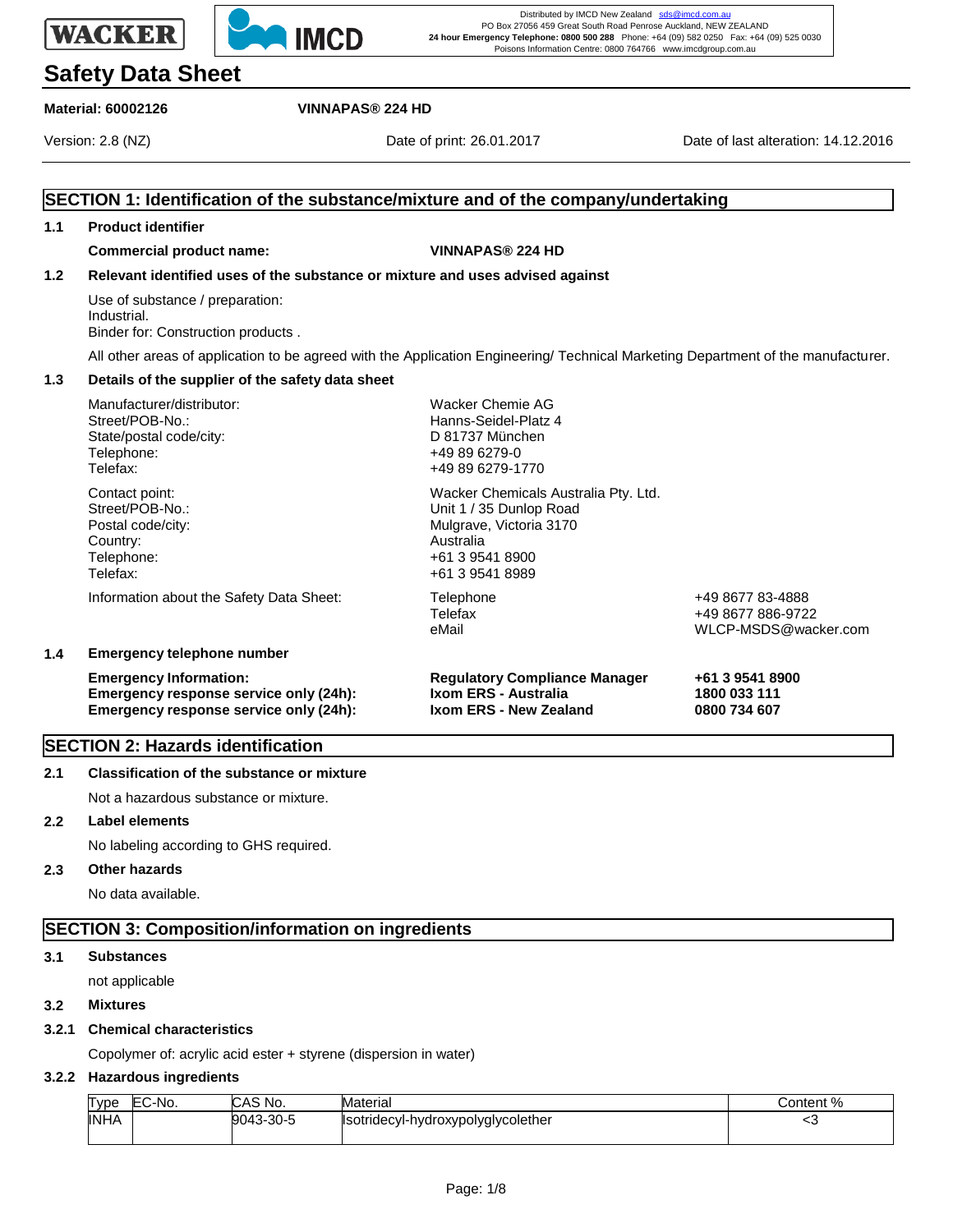



# **Safety Data Sheet**

#### **Material: 60002126 VINNAPAS® 224 HD**

Version: 2.8 (NZ) Date of print: 26.01.2017 Date of last alteration: 14.12.2016

Type: INHA: ingredient, VERU: impurity

# **SECTION 4: First aid measures**

#### **4.1 Description of first aid measures**

#### **General information:**

Under ordinary workplace conditions: No special measures required.

#### **After contact with the eyes:**

Rinse immediately with plenty of water. Seek medical advice in case of continuous irritation.

#### **After contact with the skin:**

Wash with plenty of water or water and soap. Seek medical advice in case of continuous irritation.

#### **After inhalation:**

No special measures required.

#### **After swallowing:**

In cases of sickness seek medical advice (show label if possible).

#### **4.2 Most important symptoms and effects, both acute and delayed**

Any relevant information can be found in other parts of this section.

#### **4.3 Indication of any immediate medical attention and special treatment needed**

Due to its physical properties, may cause mechanical irritation. Product may agglutinate in the gastro-intestinal tract. Medical assistance should be sought. Depending on the symptoms, invasive measures may be necessary. Further toxicology information in section 11 must be observed.

#### **SECTION 5: Firefighting measures**

#### **5.1 Extinguishing media**

**Suitable extinguishing media:** not applicable .

**Extinguishing media which must not be used for safety reasons:** not applicable .

#### **5.2 Special hazards arising from the substance or mixture**

Hazardous combustion products: carbon monoxide, carbon dioxide.

#### **5.3 Advice for firefighters**

#### **Special protective equipment for fire fighting:**

Use respiratory protection independent of recirculated air.

#### **General information:**

Product does not burn. Use extinguishing measures appropriate to the source of the fire. Dried up material is combustible.

### **SECTION 6: Accidental release measures**

#### **6.1 Personal precautions, protective equipment and emergency procedures**

Wear personal protection equipment (see section 8). If material is released indicate risk of slipping.

#### **6.2 Environmental precautions**

Prevent material from entering sewers or surface waters. Contain any fluid that runs out using suitable material (e.g. earth).

#### **6.3 Methods and material for containment and cleaning up**

Take up mechanically and dispose of according to local/state/federal regulations. For small amounts: Absorb with a liquid binding material such as diatomaceous earth and dispose of according to local/state/federal regulations. Contain larger amounts and pump up into suitable containers. Clean up with plenty of water. Dispose of cleansing water in accordance with local/state/federal regulations.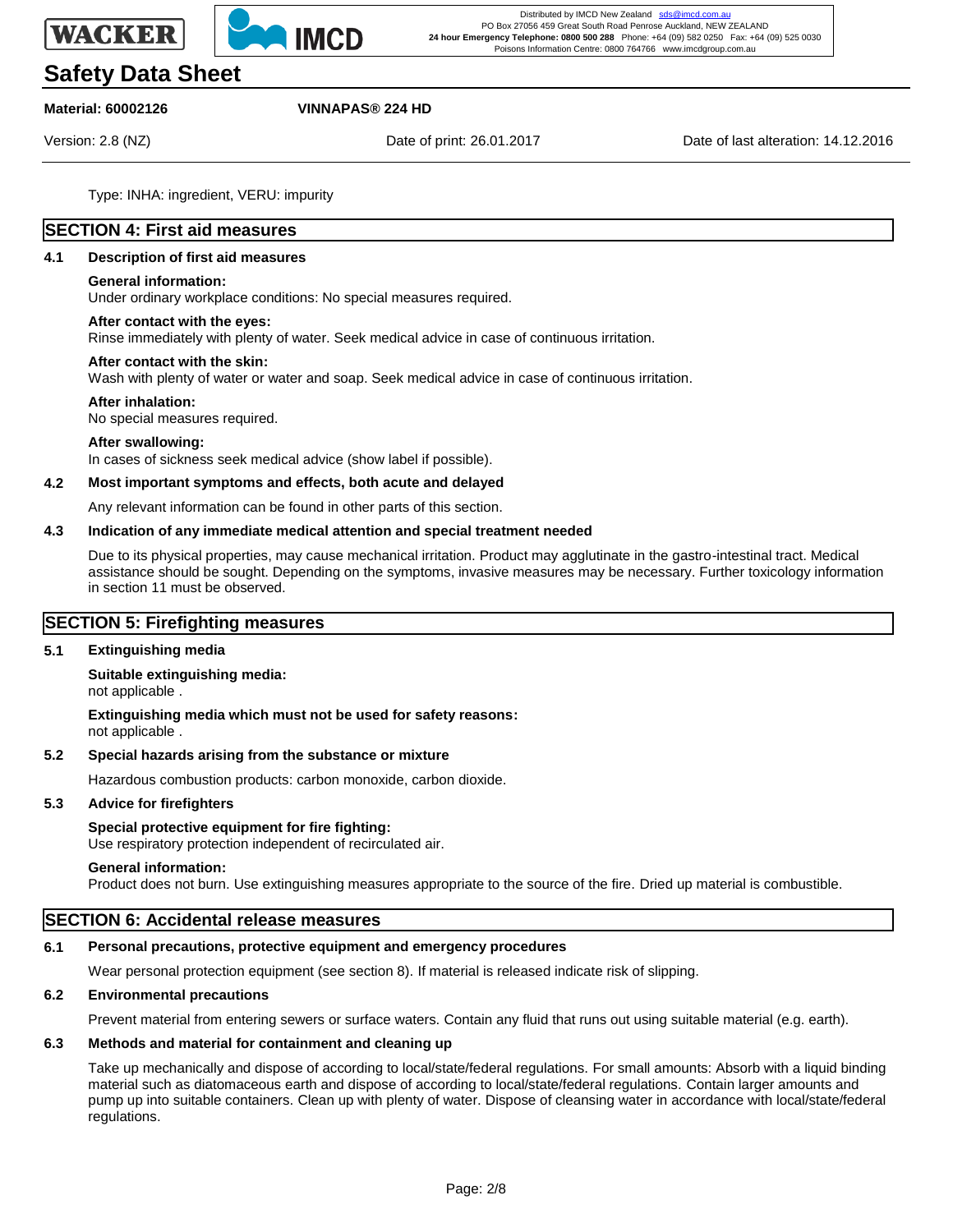



# **Safety Data Sheet**

# **Material: 60002126 VINNAPAS® 224 HD**

Version: 2.8 (NZ) Date of print: 26.01.2017 Date of last alteration: 14.12.2016

#### **6.4 Reference to other sections**

Relevant information in other sections has to be considered. This applies in particular for information given on personal protective equipment (section 8) and on disposal (section 13).

# **SECTION 7: Handling and storage**

#### **7.1 Precautions for safe handling**

#### **General information:**

No special protective measures required.

#### **Precautions for safe handling:**

Spilled substance increases risk of slipping.

#### **Precautions against fire and explosion:** No special precautions against fire and explosion required.

#### **7.2 Conditions for safe storage, including any incompatibilities**

**Conditions for storage rooms and vessels:** Protect against frost.

**Advice for storage of incompatible materials:** not applicable .

**Further information for storage:**

not applicable .

#### **Minimum temperature allowed during storage and transportation:** 0 °C

#### **7.3 Specific end use(s)**

No data available.

# **SECTION 8: Exposure controls/personal protection**

#### **8.1 Control parameters**

**Maximum airborne concentrations at the workplace:** not applicable

#### **8.2 Exposure controls**

#### **8.2.1 Exposure in the work place limited and controlled**

**General protection and hygiene measures:** Do not eat or drink when handling.

#### **Personal protection equipment:**

#### **Respiratory protection**

not required .

#### **Eye protection**

protective goggles .

#### **Hand protection**

Rubber gloves .

#### **Skin protection**

not required .

### **8.2.2 Exposure to the environment limited and controlled**

Prevent material from entering surface waters and soil.

# **8.3 Further information for system design and engineering measures**

No special measures required.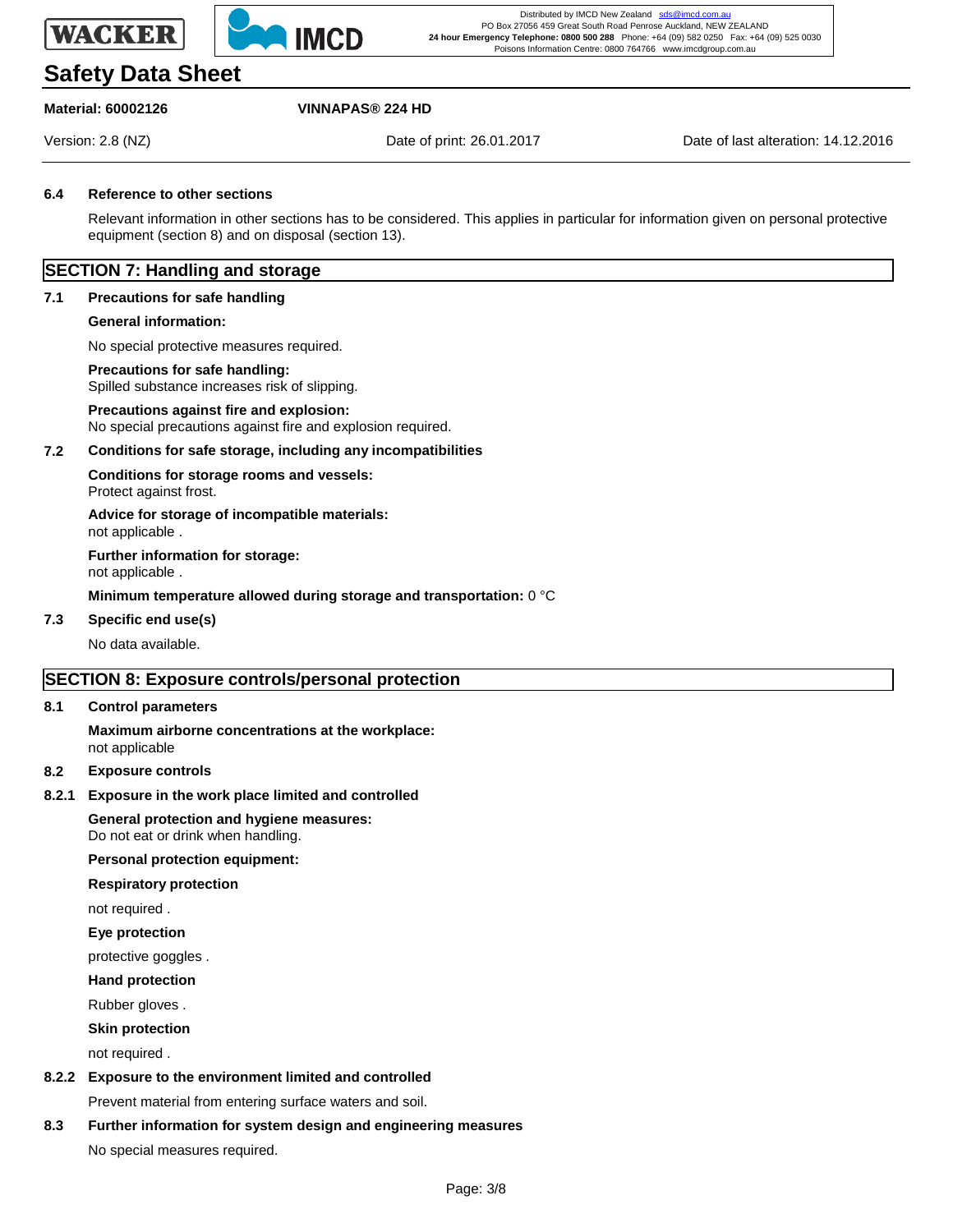



# **Safety Data Sheet**

**Material: 60002126 VINNAPAS® 224 HD**

Version: 2.8 (NZ) Date of print: 26.01.2017 Date of last alteration: 14.12.2016

|     | <b>SECTION 9: Physical and chemical properties</b>    |                          |               |
|-----|-------------------------------------------------------|--------------------------|---------------|
| 9.1 | Information on basic physical and chemical properties |                          |               |
|     | Property:<br>Appearance                               | Value:                   | Method:       |
|     |                                                       |                          |               |
|     |                                                       |                          |               |
|     | <b>Odour</b>                                          |                          |               |
|     |                                                       |                          |               |
|     | <b>Odour limit</b>                                    |                          |               |
| I   | Odour limit<br>$\sim 100$ M                           | no data available        |               |
|     | pH-Value                                              |                          |               |
|     |                                                       |                          | (DIN/ISO 976) |
|     | Melting point/freezing point                          |                          |               |
|     |                                                       |                          |               |
|     | Initial boiling point and boiling range               |                          |               |
|     |                                                       |                          |               |
|     | <b>Flash point</b>                                    |                          |               |
|     |                                                       |                          |               |
|     | <b>Evaporation rate</b>                               |                          |               |
|     |                                                       |                          |               |
|     | Upper/lower flammability or explosive limits          |                          |               |
|     |                                                       |                          |               |
|     | Vapour pressure                                       |                          |               |
|     | Solubility(ies)                                       |                          |               |
|     |                                                       |                          |               |
|     | Vapour density                                        |                          |               |
|     |                                                       |                          |               |
|     | <b>Relative Density</b>                               |                          |               |
|     |                                                       |                          | (ISO 2811)    |
|     |                                                       | (Water / $4 °C = 1,00$ ) |               |
|     |                                                       |                          | (ISO 2811)    |
|     | Partition coefficient: n-octanol/water                |                          |               |
|     | Partition coefficient: n-octanol/water No data known. |                          |               |
|     | <b>Auto-ignition temperature</b>                      |                          |               |
|     |                                                       |                          |               |
|     | <b>Viscosity</b>                                      |                          |               |
|     |                                                       | rpm)                     |               |
|     | <b>Molecular mass</b>                                 |                          |               |
|     |                                                       |                          |               |
| 9.2 | <b>Other information</b>                              |                          |               |
|     | No data available.                                    |                          |               |

# **SECTION 10: Stability and reactivity**

# **10.1 – 10.3 Reactivity; Chemical stability; Possibility of hazardous reactions**

**– 10.3** If stored and handled in accordance with standard industrial practices no hazardous reactions are known.

Relevant information can possibly be found in other parts of this section.

#### **10.4 Conditions to avoid**

none known .

#### **10.5 Incompatible materials**

none known .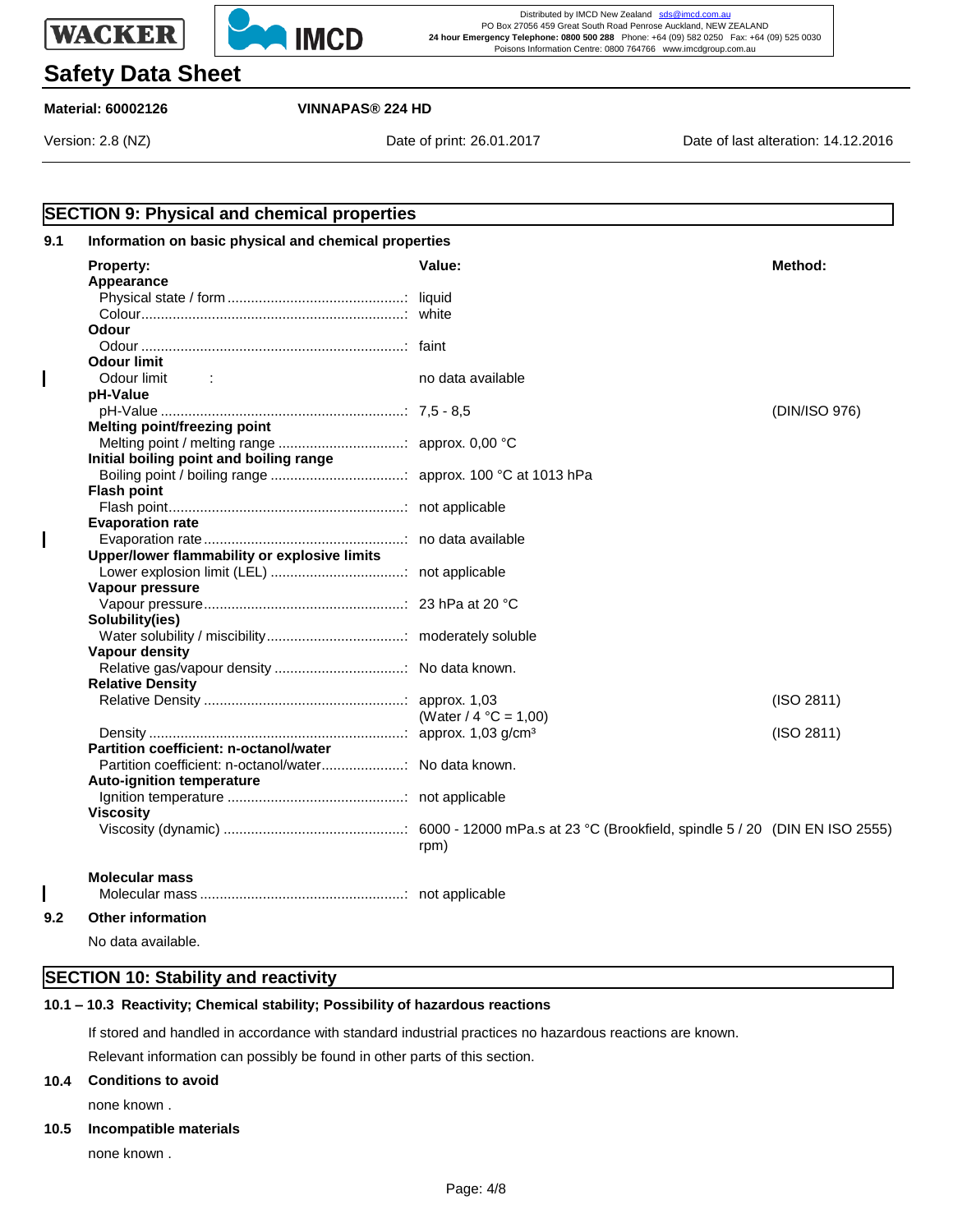



# **Safety Data Sheet**

# **Material: 60002126 VINNAPAS® 224 HD**

Version: 2.8 (NZ) Date of print: 26.01.2017 Date of last alteration: 14.12.2016

#### **10.6 Hazardous decomposition products**

If stored and handled properly: none known .

# **SECTION 11: Toxicological information**

#### **11.1 Information on toxicological effects**

#### **11.1.1 Acute toxicity**

## **Assessment:**

Based on the available data acute toxic effects are not expected after single oral exposure.

#### **Product details:**

| Route of exposure Result/Effect |                                  | Species/Test system | Source              |
|---------------------------------|----------------------------------|---------------------|---------------------|
| oral                            | 'LD <sub>50</sub> : > 2000 mg/kg | lrat                | Conclusion bv       |
|                                 |                                  |                     | analogy             |
|                                 |                                  |                     | OECD <sub>423</sub> |

# **11.1.2 Skin corrosion/irritation**

#### **Assessment:**

Based on the available data a clinically relevant skin irritation hazard is not expected.

#### **Product details:**

| Result/Effect  | Species/Test system | Source        |
|----------------|---------------------|---------------|
| not irritating | rabbit              | Conclusion by |
|                |                     | analogy       |
|                |                     | OECD 404      |

#### **11.1.3 Serious eye damage / eye irritation**

#### **Assessment:**

Based on the available data a clinically relevant eye irritation hazard is not expected.

#### **Product details:**

| Result/Effect  | Species/Test system | Source        |
|----------------|---------------------|---------------|
| not irritating | rabbit              | Conclusion by |
|                |                     | analogy       |
|                |                     | OECD 405      |

#### **11.1.4 Respiratory or skin sensitization**

#### **Assessment:**

Based on the available data a sensitization reaction is not expected from this product.

#### **Product details:**

| Route of exposure Result/Effect |                 | Species/Test system                  | Source        |
|---------------------------------|-----------------|--------------------------------------|---------------|
| dermal                          | not sensitizing | mouse; LLNA (local lymph node assay) | Conclusion by |
|                                 |                 |                                      | analogy       |
|                                 |                 |                                      | OECD 429      |

# **11.1.5 Germ cell mutagenicity**

## **Assessment:**

Based on known data a significant mutagenic potential may be excluded.

# **Product details:**

| Result/Effect | Species/Test system       | Source          |
|---------------|---------------------------|-----------------|
| negative      | mutation assay (in vitro) | Conclusion by   |
|               | bacterial cells           | analogy         |
|               |                           | <b>OECD 471</b> |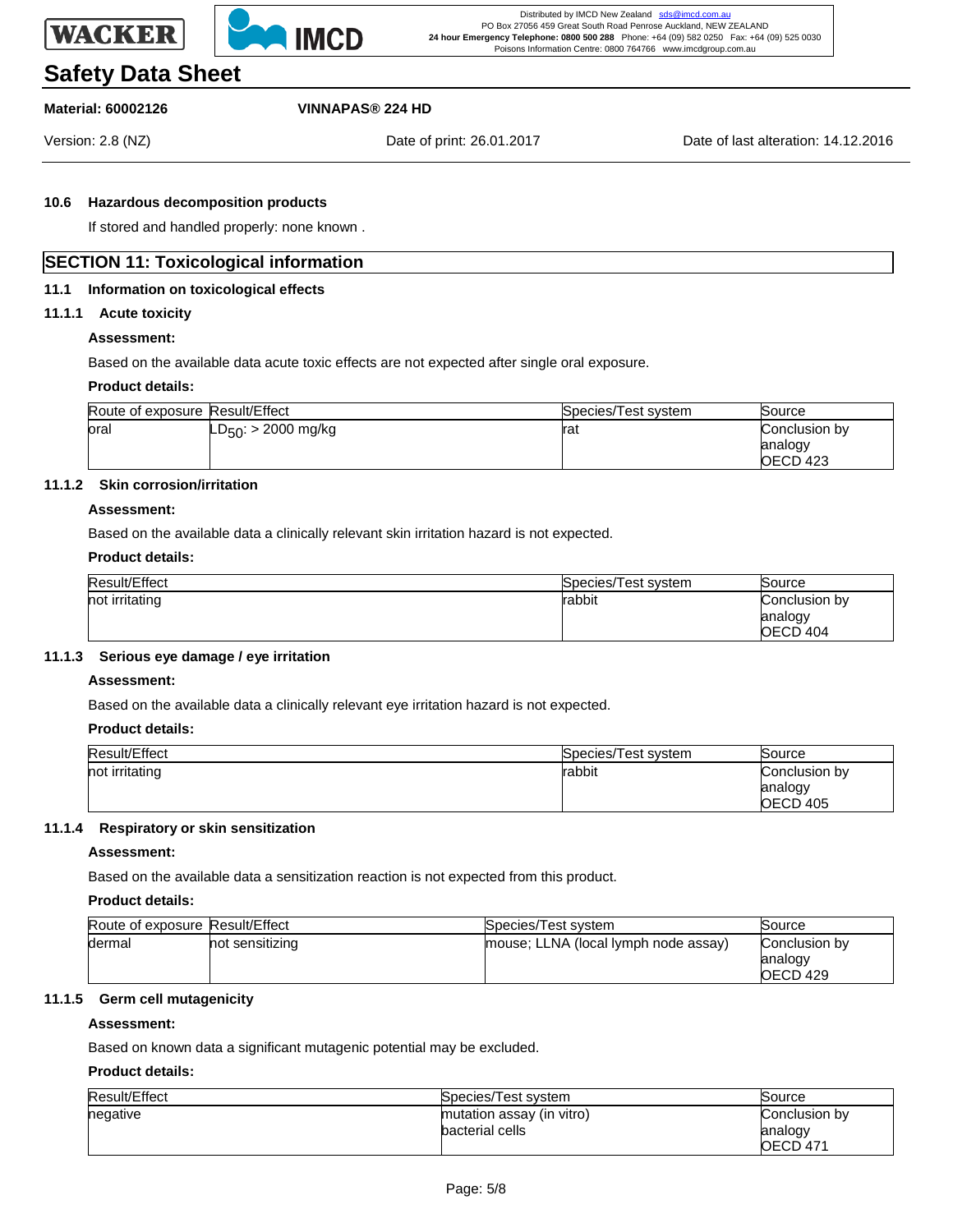



# **Safety Data Sheet**

# **Material: 60002126 VINNAPAS® 224 HD**

Version: 2.8 (NZ) Date of print: 26.01.2017 Date of last alteration: 14.12.2016

#### **11.1.6 Carcinogenicity**

#### **Assessment:**

For this endpoint no toxicological test data is available for the whole product.

#### **11.1.7 Reproductive toxicity**

#### **Assessment:**

For this endpoint no toxicological test data is available for the whole product.

#### **11.1.8 Specific target organ toxicity (single exposure)**

#### **Assessment:**

For this endpoint no toxicological test data is available for the whole product.

### **11.1.9 Specific target organ toxicity (repeated exposure)**

#### **Assessment:**

For this endpoint no toxicological test data is available for the whole product.

#### **11.1.10 Aspiration hazard**

### **Assessment:**

Based on the physical-chemical properties of the product no aspiration hazard must be expected.

#### **11.1.11 Further toxicological information**

No information on damage to health during manufacture and use.

### **SECTION 12: Ecological information**

#### **12.1 Toxicity**

#### **Assessment:**

No expected damaging effects to aquatic organisms. According to current knowledge adverse effects on water purification plants are not expected.

### **Product details:**

| Result/Effect           | Species/Test system                        | Source                               |
|-------------------------|--------------------------------------------|--------------------------------------|
| $LC_{50}$ : > 100 mg/l  | rainbow trout (Oncorhynchus mykiss) (96 h) | Conclusion by<br>analogy<br>OECD 203 |
| $EC_{10}$ : > 1000 mg/l | sludge $(0,5 h)$                           | Conclusion by<br>analogy             |

#### **12.2 Persistence and degradability**

#### **Assessment:**

Polymer component: Not readily biodegradable. Elimination by adsorption to activated sludge. Separation by flocculation is possible.

#### **12.3 Bioaccumulative potential**

#### **Assessment:**

No adverse effects expected.

#### **12.4 Mobility in soil**

**Assessment:**

No adverse effects expected.

#### **12.5 Other adverse effects**

none known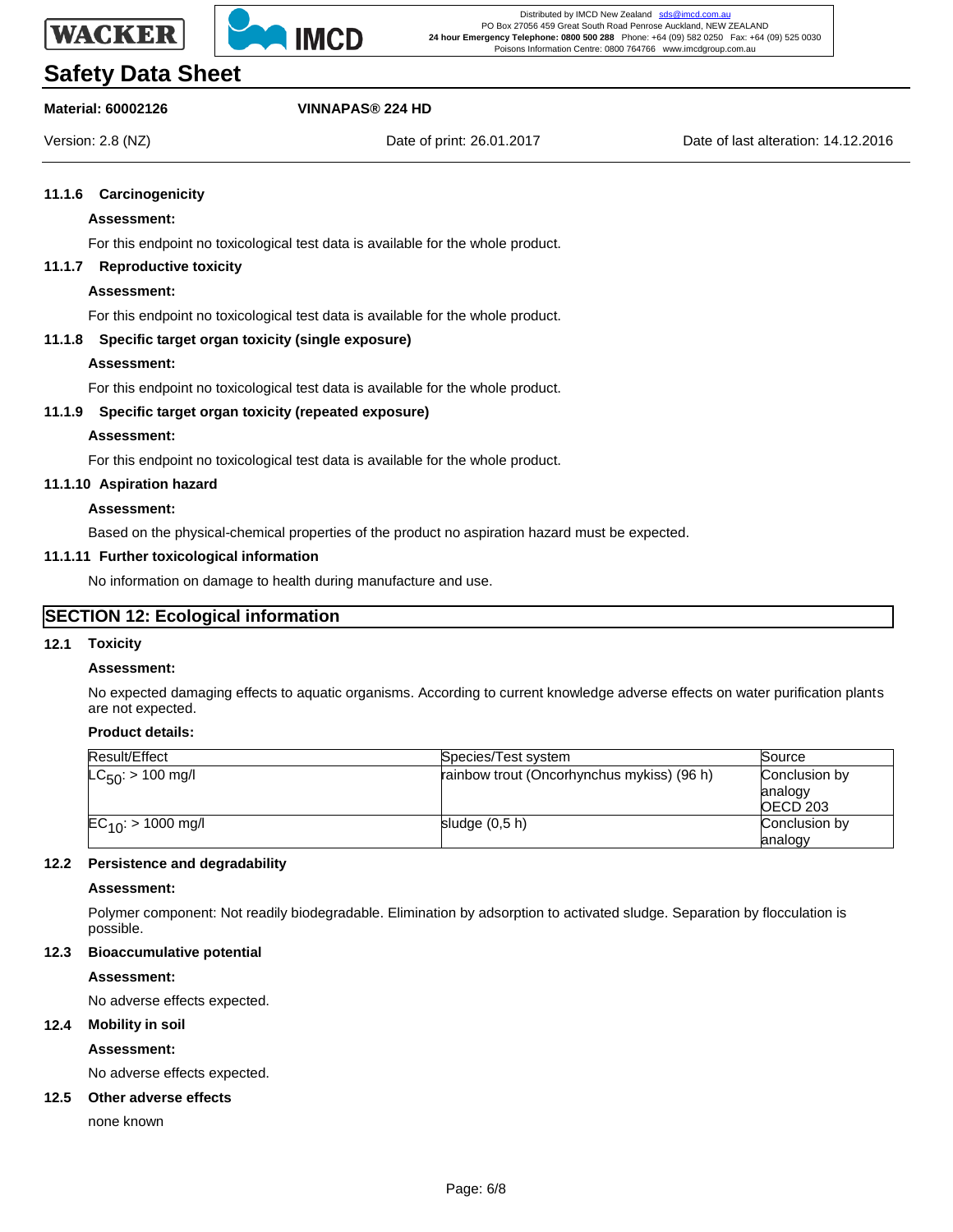



# **Safety Data Sheet**

# **Material: 60002126 VINNAPAS® 224 HD**

Version: 2.8 (NZ) Date of print: 26.01.2017 Date of last alteration: 14.12.2016

#### **12.6 Additional information**

According to present knowledge no adverse influence to environment expected.

## **SECTION 13: Disposal considerations**

#### **13.1 Waste treatment methods**

#### **13.1.1 Material**

#### Recommendation:

Dispose of according to regulations by incineration in a special waste incinerator. Small quantities may be disposed of by incineration in an approved facility. Observe local/state/federal regulations.

#### **13.1.2 Uncleaned packaging**

#### Recommendation:

Completely discharge containers (no tear drops, no powder rest, scraped carefully). Containers may be recycled or re-used. Observe local/state/federal regulations.

Recommended cleaning agent: water

# **SECTION 14: Transport information**

#### **14.1 – 14.4 UN number; UN proper shipping name; Transport hazard class(es); Packing group**

# **–14.4 Road ADR:** Valuation ................................................: Not regulated for transport **Railway RID:** Valuation ................................................: Not regulated for transport **Transport by sea IMDG-Code:** Valuation ................................................: Not regulated for transport **Air transport ICAO-TI/IATA-DGR:** Valuation ................................................: Not regulated for transport **14.5 Environmental hazards** Hazardous to the environment: no

#### **14.6 Special precautions for user**

Relevant information in other sections has to be considered.

#### **14.7 Transport in bulk according to Annex II of MARPOL and the IBC Code**

Bulk transport in tankers is not intended.

# **SECTION 15: Regulatory information**

### **15.1 Safety, health and environmental regulations/legislation specific for the substance or mixture**

National and local regulations must be observed.

For information on labelling please refer to section 2 of this document.

#### **Group Standard**

| -------------               |                                                                                                 |
|-----------------------------|-------------------------------------------------------------------------------------------------|
| <b>HSNO Approval Number</b> | Title                                                                                           |
| not applicable              | This material is not classified as hazardous according to the New Zealand GHS criteria. Hence a |
|                             | Group Standard is not required.                                                                 |

#### **15.2 Details of international registration status**

Relevant information about individual substance inventories, where available, is given below.

Australia ...................................................... : **AICS** (Australian Inventory of Chemical Substances): This product is listed in, or complies with, the substance inventory.